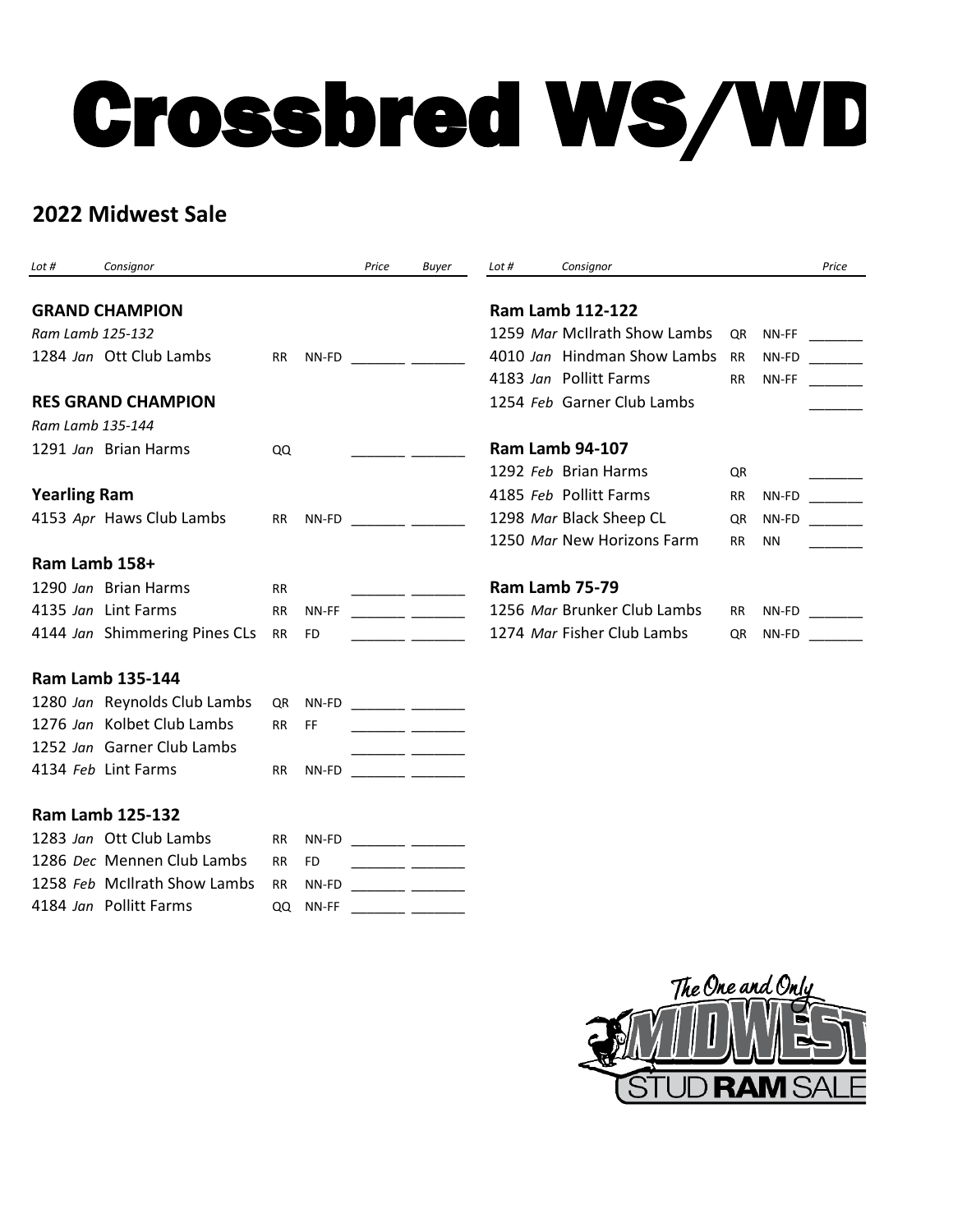|                     |                              |                    |                                                                                                                                                                                                                                                                                                                                                                                                                                                                            | Buyer                                                                                                                                                                                                                                | Lot #            | Consignor                     |           |                  | Price                    |
|---------------------|------------------------------|--------------------|----------------------------------------------------------------------------------------------------------------------------------------------------------------------------------------------------------------------------------------------------------------------------------------------------------------------------------------------------------------------------------------------------------------------------------------------------------------------------|--------------------------------------------------------------------------------------------------------------------------------------------------------------------------------------------------------------------------------------|------------------|-------------------------------|-----------|------------------|--------------------------|
|                     | <b>GRAND CHAMPION</b>        |                    |                                                                                                                                                                                                                                                                                                                                                                                                                                                                            |                                                                                                                                                                                                                                      |                  | Ewe Lamb 87-97                |           |                  |                          |
| <b>Yearling Ewe</b> |                              |                    |                                                                                                                                                                                                                                                                                                                                                                                                                                                                            |                                                                                                                                                                                                                                      |                  | 4203 Jan Stitzlein Club Lambs |           | FF.              |                          |
|                     | 4027 Apr Southern Plains Gen | QR+ NN-FF          |                                                                                                                                                                                                                                                                                                                                                                                                                                                                            |                                                                                                                                                                                                                                      |                  | 4200 Jan Stitzlein Club Lambs |           | FF.              |                          |
|                     |                              |                    |                                                                                                                                                                                                                                                                                                                                                                                                                                                                            |                                                                                                                                                                                                                                      |                  | 1285 Feb Ott Club Lambs       |           | FF.              |                          |
|                     | <b>RES GRAND CHAMPION</b>    |                    |                                                                                                                                                                                                                                                                                                                                                                                                                                                                            |                                                                                                                                                                                                                                      |                  | 4028 Jan Southern Plains Gen  |           | QR+ NN-FD        |                          |
|                     | Ewe Lamb 113-126             |                    |                                                                                                                                                                                                                                                                                                                                                                                                                                                                            |                                                                                                                                                                                                                                      |                  | 1271 Dec DeHaan Livestock     | <b>RR</b> | <b>FD</b>        |                          |
|                     | 1168 Jan Johnson Family SS   | NN-FF<br>QR        |                                                                                                                                                                                                                                                                                                                                                                                                                                                                            |                                                                                                                                                                                                                                      |                  | 4029 Feb Southern Plains Gen  |           | QR+ NN-FF        |                          |
|                     |                              |                    |                                                                                                                                                                                                                                                                                                                                                                                                                                                                            |                                                                                                                                                                                                                                      |                  | 1269 Feb Rhoades Club Lambs   | <b>RR</b> | NN-FD            |                          |
| <b>Yearling Ewe</b> |                              |                    |                                                                                                                                                                                                                                                                                                                                                                                                                                                                            |                                                                                                                                                                                                                                      |                  | 1265 Dec Knapp Sisters CL     |           |                  |                          |
|                     | 1289 Jan Mennen Club Lambs   | RR.<br>FD          |                                                                                                                                                                                                                                                                                                                                                                                                                                                                            | $\overline{\phantom{a}}$ and $\overline{\phantom{a}}$ and $\overline{\phantom{a}}$                                                                                                                                                   |                  | 4159 Jan Jeffrey Club Lambs   | <b>RR</b> | NN-FF            |                          |
|                     | 1215 Apr Ott Club Lambs      | NN-FD<br>RR        |                                                                                                                                                                                                                                                                                                                                                                                                                                                                            |                                                                                                                                                                                                                                      |                  |                               |           |                  |                          |
|                     | 4215 Jan Homann Livestock    | <b>RR</b><br>FF    |                                                                                                                                                                                                                                                                                                                                                                                                                                                                            |                                                                                                                                                                                                                                      |                  | Ewe Lamb 75-81                |           |                  |                          |
|                     | 4152 Mar Haws Club Lambs     | QQ-EDF NN-FF       |                                                                                                                                                                                                                                                                                                                                                                                                                                                                            |                                                                                                                                                                                                                                      |                  | 4158 Mar DeHaan Livestock     | <b>RR</b> | FF               |                          |
|                     | 1293 Mar Brian Harms         | RR                 |                                                                                                                                                                                                                                                                                                                                                                                                                                                                            |                                                                                                                                                                                                                                      |                  | 4213 Feb Homann Livestock     | QR        | FF               |                          |
|                     | 4154 Mar Haws Club Lambs     | NN-FF<br><b>RR</b> |                                                                                                                                                                                                                                                                                                                                                                                                                                                                            |                                                                                                                                                                                                                                      |                  | 4030 Feb Southern Plains Gen  |           | QR+ NN-FF        |                          |
|                     | 1281 Jan Reynolds Club Lambs | NN-FF<br>RR        |                                                                                                                                                                                                                                                                                                                                                                                                                                                                            |                                                                                                                                                                                                                                      |                  | 1273 Feb Fisher Club Lambs    |           | QR+ NN-FD        |                          |
|                     | 4026 Apr Southern Plains Gen | NN-FF<br>QR+       |                                                                                                                                                                                                                                                                                                                                                                                                                                                                            |                                                                                                                                                                                                                                      |                  | 4161 Jan Jeffrey Club Lambs   | RR        | NN-FD            | <b>Contract Contract</b> |
|                     | 1275 Mar Pilger Club Lamb    | FF                 |                                                                                                                                                                                                                                                                                                                                                                                                                                                                            | <u> 1989 - John Harry Barn, mars ar brening fan de Frank</u>                                                                                                                                                                         |                  |                               |           |                  |                          |
|                     |                              | RR.                |                                                                                                                                                                                                                                                                                                                                                                                                                                                                            |                                                                                                                                                                                                                                      |                  | Ewe Lamb 56-68                |           |                  |                          |
|                     | 984 Feb Brockelman/Troxtell  | NN-FF<br>RR        |                                                                                                                                                                                                                                                                                                                                                                                                                                                                            | <u> 1999 - Johann John Harry Stone Books (</u>                                                                                                                                                                                       |                  |                               |           |                  |                          |
|                     |                              |                    |                                                                                                                                                                                                                                                                                                                                                                                                                                                                            |                                                                                                                                                                                                                                      |                  | 4173 Mar HC Show Stock        | QR        | FD               |                          |
|                     | <b>Ewe Lamb 113-126</b>      |                    |                                                                                                                                                                                                                                                                                                                                                                                                                                                                            |                                                                                                                                                                                                                                      |                  | 4217 Feb Homann Livestock     | <b>RR</b> | <b>FF</b>        |                          |
|                     | 4179 Dec Nickles Show Stock  | NN-FF<br>RR        |                                                                                                                                                                                                                                                                                                                                                                                                                                                                            |                                                                                                                                                                                                                                      |                  | 4160 Dec Jeffrey Club Lambs   | <b>RR</b> | NN-FF            |                          |
|                     | 1063 Jan Reynolds Club Lambs | NN-FD<br>QR        |                                                                                                                                                                                                                                                                                                                                                                                                                                                                            |                                                                                                                                                                                                                                      |                  | 1294 Mar Brian Harms          | <b>RR</b> |                  |                          |
|                     | 4180 Dec Nickles Show Stock  | NN-FF<br><b>RR</b> |                                                                                                                                                                                                                                                                                                                                                                                                                                                                            |                                                                                                                                                                                                                                      |                  | 1297 Apr Ambros Club Lambs    | RR        | FF               |                          |
|                     | 1161 Feb Johnson Family SS   | NN-FF<br><b>RR</b> |                                                                                                                                                                                                                                                                                                                                                                                                                                                                            |                                                                                                                                                                                                                                      |                  |                               |           |                  |                          |
|                     | 6019 Feb Pilger Club Lamb    | <b>RR</b><br>FF    |                                                                                                                                                                                                                                                                                                                                                                                                                                                                            |                                                                                                                                                                                                                                      | <b>Brood Ewe</b> |                               |           |                  |                          |
|                     | 1266 Dec Knapp Sisters CL    |                    | $\frac{1}{2} \left( \frac{1}{2} \right) \left( \frac{1}{2} \right) \left( \frac{1}{2} \right) \left( \frac{1}{2} \right) \left( \frac{1}{2} \right) \left( \frac{1}{2} \right) \left( \frac{1}{2} \right) \left( \frac{1}{2} \right) \left( \frac{1}{2} \right) \left( \frac{1}{2} \right) \left( \frac{1}{2} \right) \left( \frac{1}{2} \right) \left( \frac{1}{2} \right) \left( \frac{1}{2} \right) \left( \frac{1}{2} \right) \left( \frac{1}{2} \right) \left( \frac$ |                                                                                                                                                                                                                                      |                  | 6002 Jun Williams Show Lambs  |           |                  |                          |
|                     | 1261 Jan K & K Club Lambs    |                    |                                                                                                                                                                                                                                                                                                                                                                                                                                                                            |                                                                                                                                                                                                                                      |                  | 6003 Jun Williams Show Lambs  |           |                  |                          |
|                     |                              |                    |                                                                                                                                                                                                                                                                                                                                                                                                                                                                            |                                                                                                                                                                                                                                      |                  | 6016 Jun Williams Show Lambs  |           |                  |                          |
|                     | <b>Ewe Lamb 100-111</b>      |                    |                                                                                                                                                                                                                                                                                                                                                                                                                                                                            |                                                                                                                                                                                                                                      |                  |                               |           |                  |                          |
|                     | 1295 Jan Harrison Show Lambs | NN-FD<br>RR        |                                                                                                                                                                                                                                                                                                                                                                                                                                                                            |                                                                                                                                                                                                                                      |                  |                               |           |                  |                          |
|                     | 1164 Mar Johnson Family SS   | NN-FF<br>RR        |                                                                                                                                                                                                                                                                                                                                                                                                                                                                            | <u> 1988 - Andrea Station Books and the Books and the Books and the Books and the Books and the Books and the Books and the Books and the Books and the Books and the Books and the Books and the Books and the Books and the Bo</u> |                  |                               |           |                  |                          |
|                     | 1277 Jan Kolbet Club Lambs   | QR+ F+             |                                                                                                                                                                                                                                                                                                                                                                                                                                                                            |                                                                                                                                                                                                                                      |                  |                               |           |                  |                          |
|                     | 1263 Dec Knapp Sisters CL    |                    |                                                                                                                                                                                                                                                                                                                                                                                                                                                                            |                                                                                                                                                                                                                                      |                  |                               |           |                  |                          |
|                     | 1260 Feb McIlrath Show Lambs | NN-FF<br>RR        |                                                                                                                                                                                                                                                                                                                                                                                                                                                                            |                                                                                                                                                                                                                                      |                  |                               |           |                  |                          |
|                     | 1288 Feb Mennen Club Lambs   | FF<br><b>RR</b>    |                                                                                                                                                                                                                                                                                                                                                                                                                                                                            |                                                                                                                                                                                                                                      |                  |                               |           |                  |                          |
|                     | 1264 Dec Knapp Sisters CL    |                    |                                                                                                                                                                                                                                                                                                                                                                                                                                                                            |                                                                                                                                                                                                                                      |                  |                               |           |                  |                          |
|                     | 1287 Mar Mennen Club Lambs   | QR<br>FD           |                                                                                                                                                                                                                                                                                                                                                                                                                                                                            |                                                                                                                                                                                                                                      |                  |                               |           |                  |                          |
|                     | 1268 Jan Rhoades Club Lambs  | NN-FF<br>RR        |                                                                                                                                                                                                                                                                                                                                                                                                                                                                            |                                                                                                                                                                                                                                      |                  |                               |           |                  |                          |
|                     | 1262 Feb K & K Club Lambs    |                    |                                                                                                                                                                                                                                                                                                                                                                                                                                                                            |                                                                                                                                                                                                                                      |                  |                               |           | The One and Only |                          |
|                     | 1296 Feb Harrison Show Lambs | NN-FF<br><b>RR</b> |                                                                                                                                                                                                                                                                                                                                                                                                                                                                            |                                                                                                                                                                                                                                      |                  |                               |           |                  |                          |
|                     |                              |                    |                                                                                                                                                                                                                                                                                                                                                                                                                                                                            |                                                                                                                                                                                                                                      |                  |                               |           |                  |                          |
|                     |                              |                    |                                                                                                                                                                                                                                                                                                                                                                                                                                                                            |                                                                                                                                                                                                                                      |                  |                               | A         |                  |                          |
|                     |                              |                    |                                                                                                                                                                                                                                                                                                                                                                                                                                                                            |                                                                                                                                                                                                                                      |                  |                               |           |                  |                          |
|                     |                              |                    |                                                                                                                                                                                                                                                                                                                                                                                                                                                                            |                                                                                                                                                                                                                                      |                  |                               |           |                  |                          |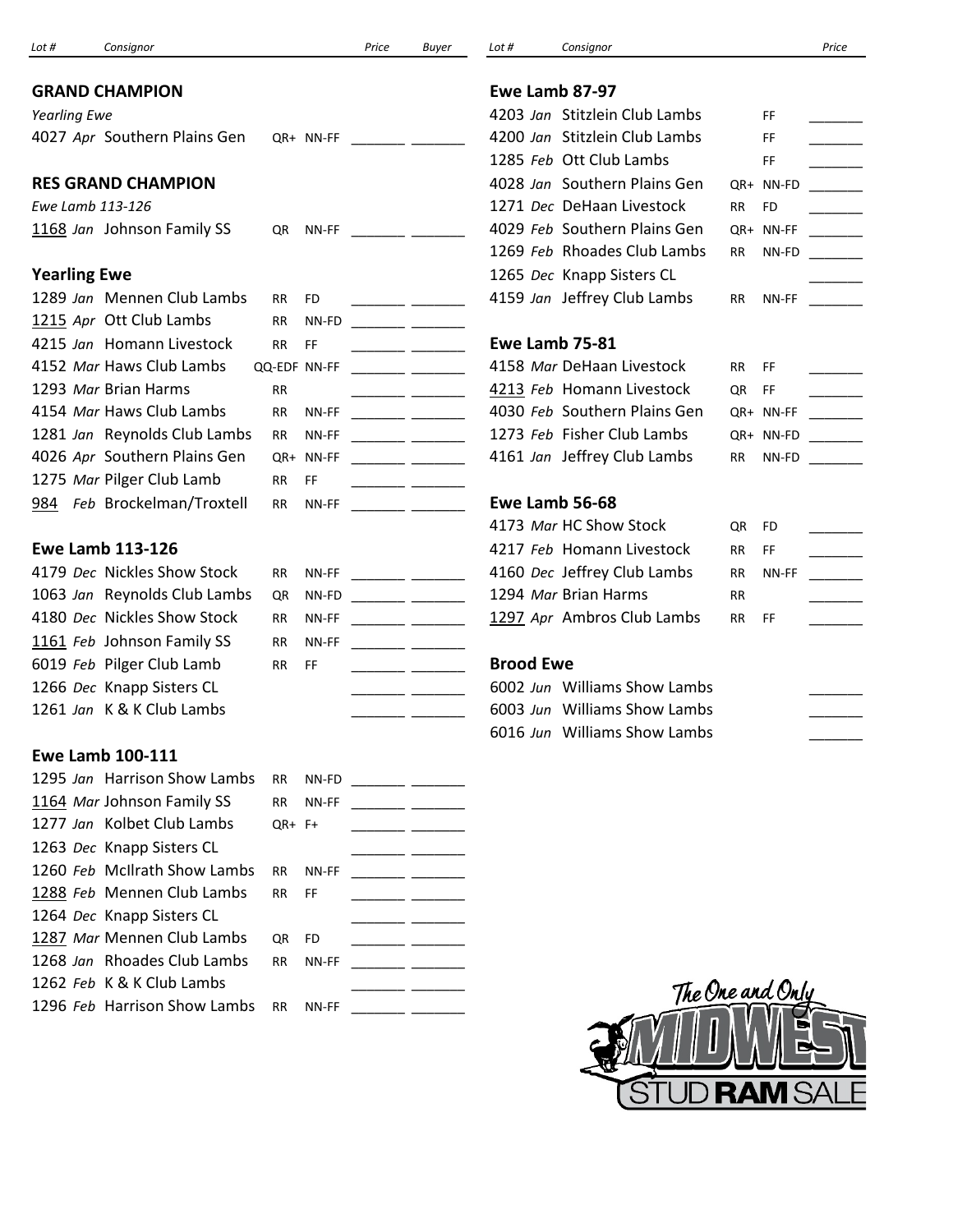SC CO

 $\overline{\phantom{0}}$ 

 $\overline{\phantom{0}}$ 

**Buyer**